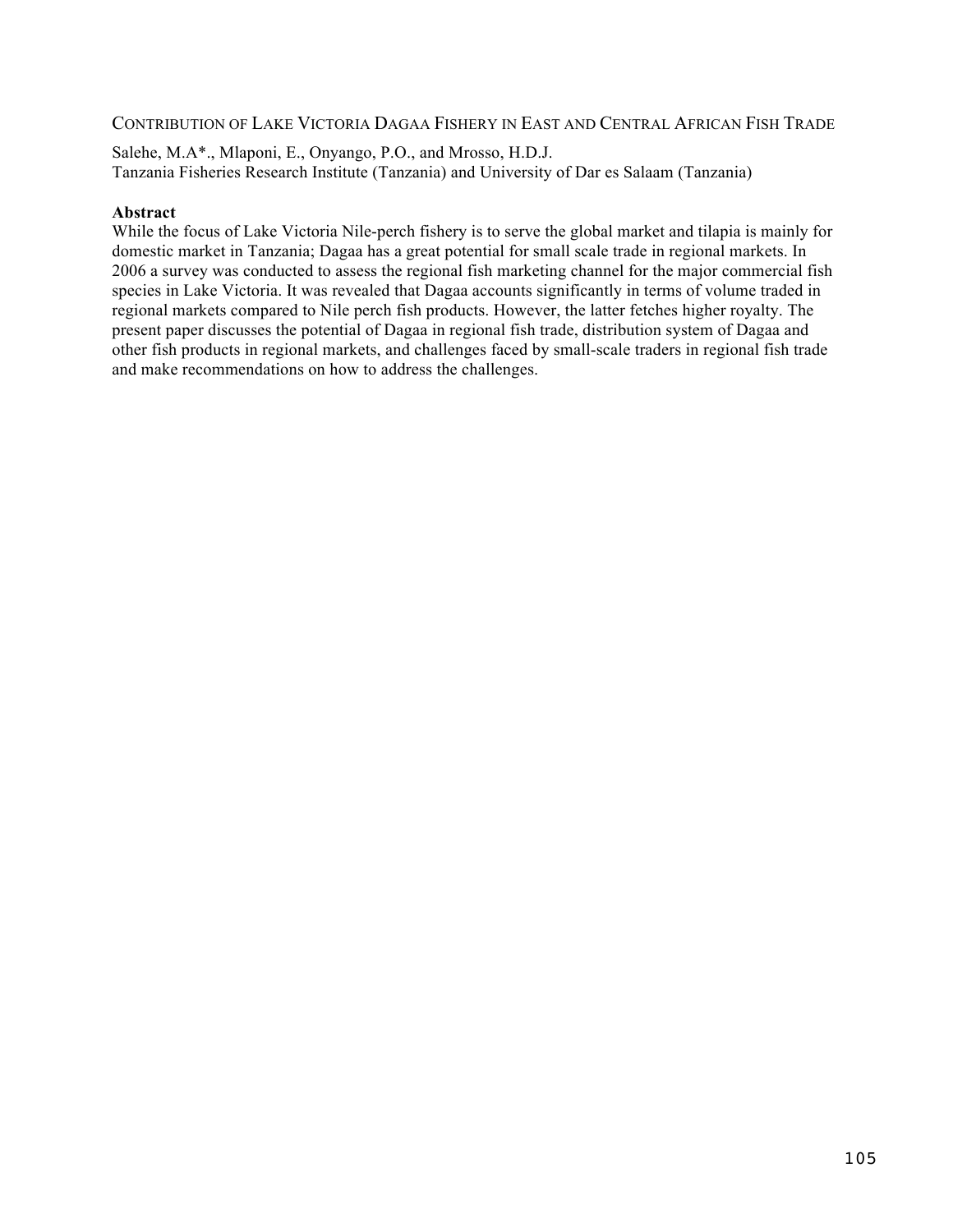

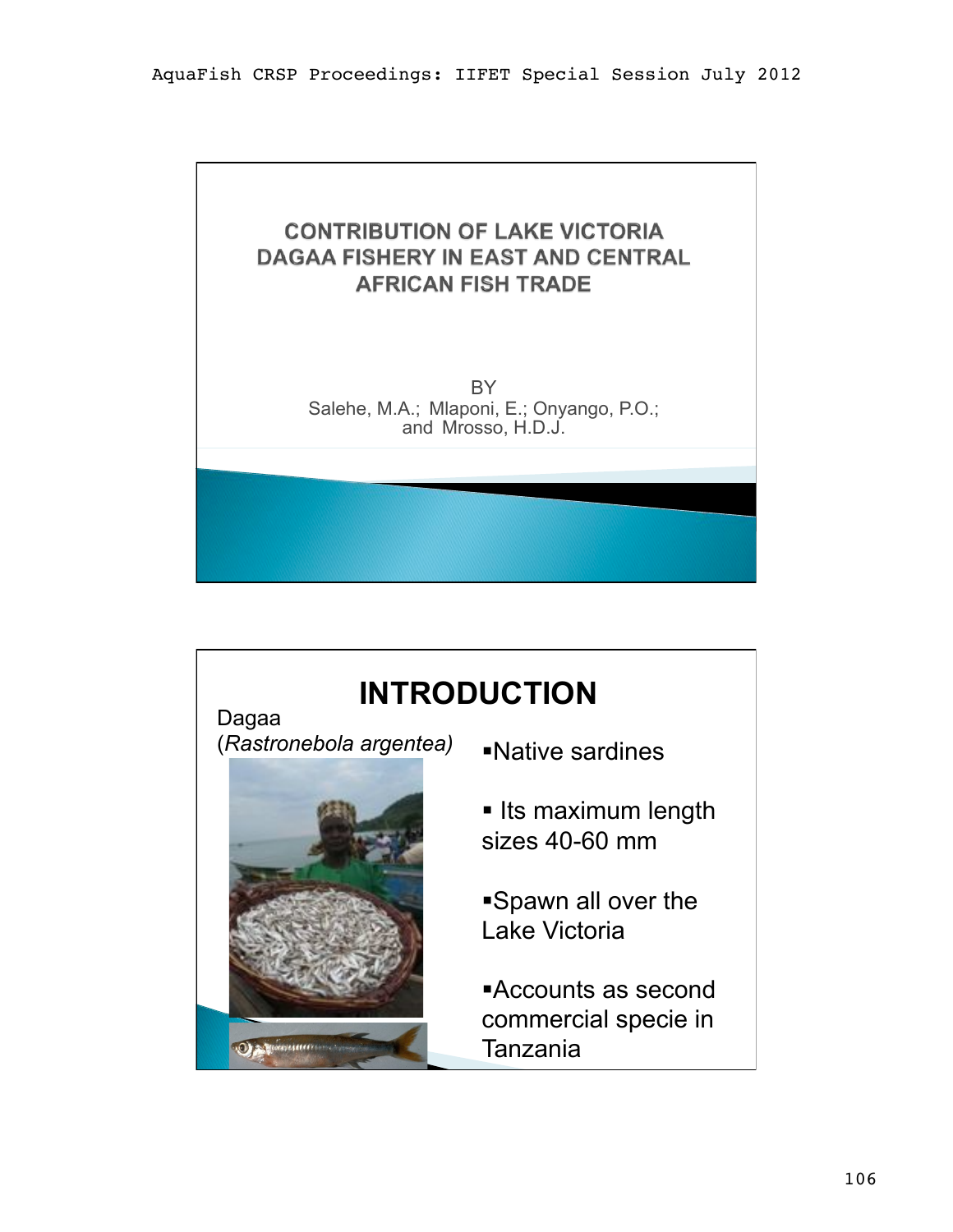

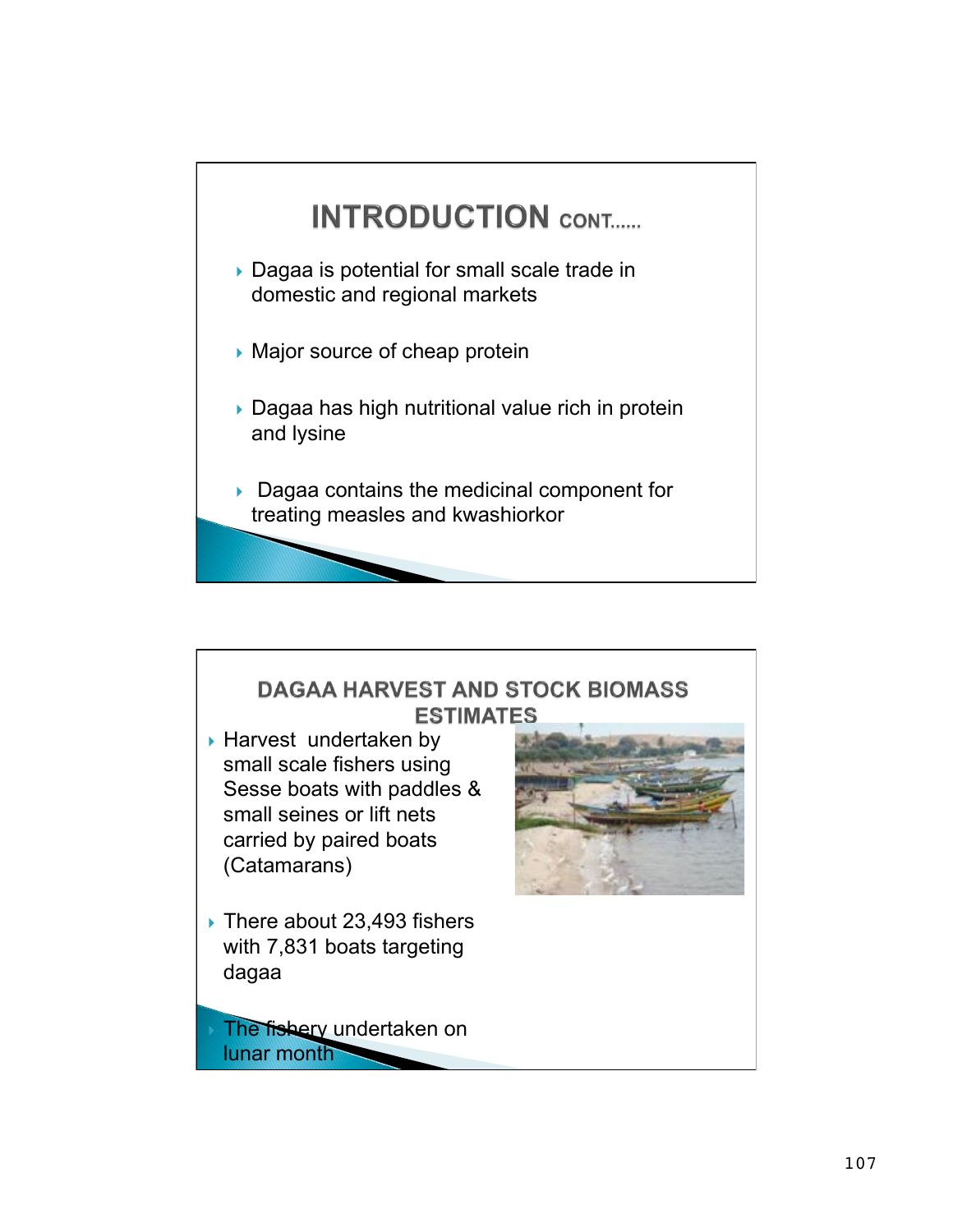

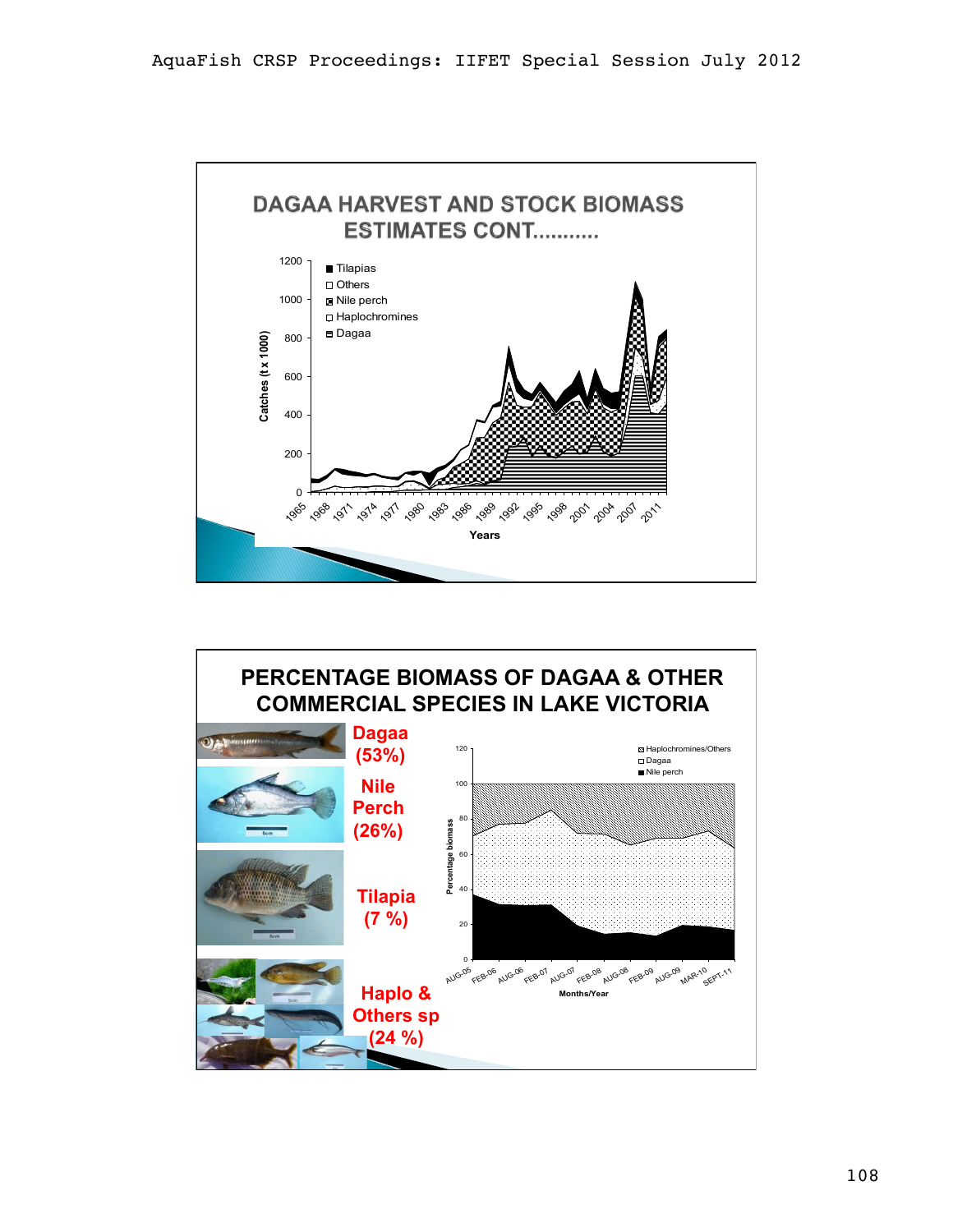

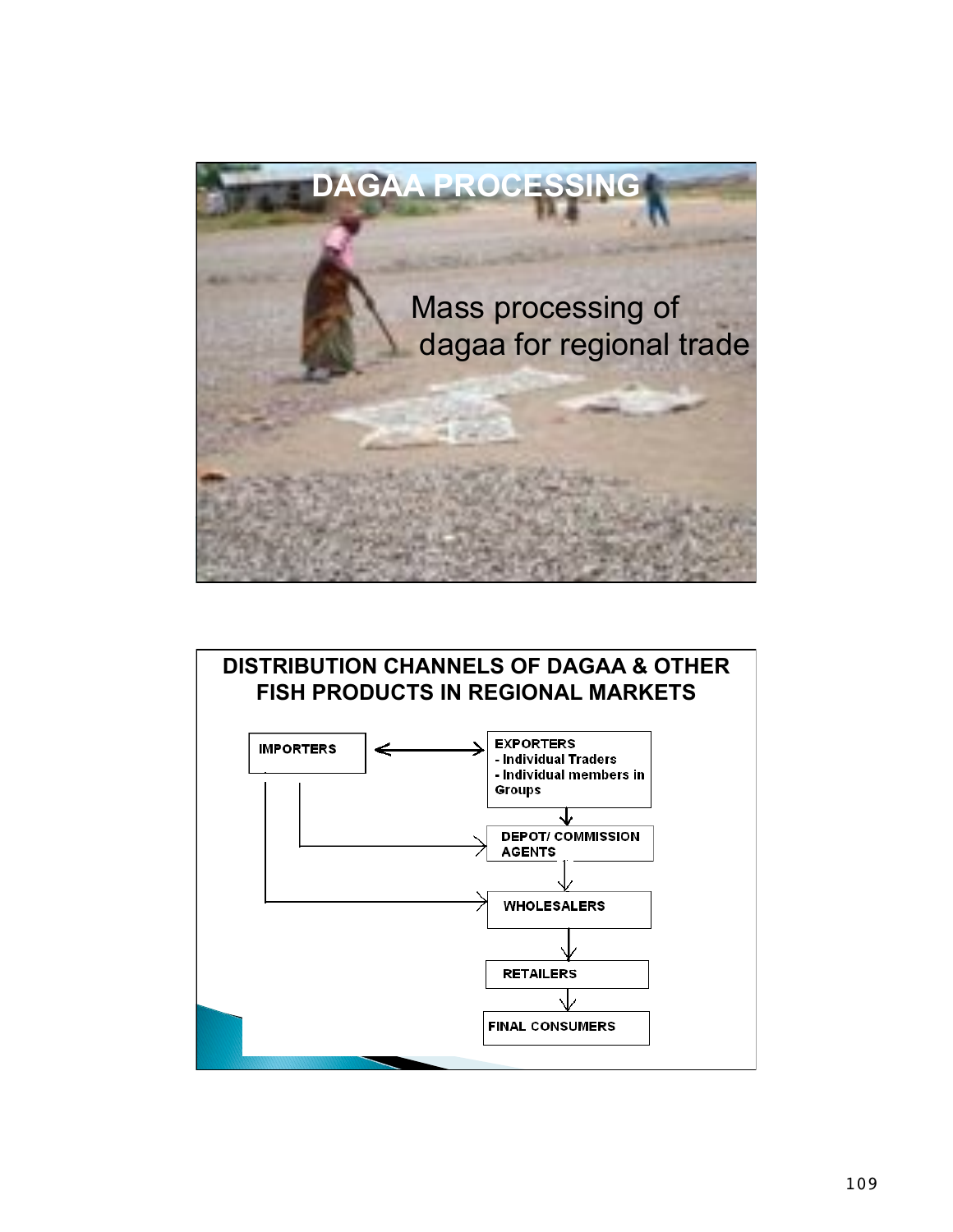|               | Licensed individual exporters    |                   |                          |                    |                     |
|---------------|----------------------------------|-------------------|--------------------------|--------------------|---------------------|
|               | Year                             |                   | <b>Males</b> Females     | <b>Total</b>       |                     |
|               | $2005 - 2006$                    | 25                | 7                        | 32                 |                     |
|               | $2008 - 2009$                    | 9                 |                          | 9                  |                     |
|               | $2010 - 2011$                    | 11                | $\mathbf{1}$             | 12                 |                     |
|               | Source: Fisheries Division       |                   |                          |                    |                     |
|               |                                  |                   |                          |                    |                     |
|               | <b>Licensed groups Exporters</b> |                   |                          |                    |                     |
| <b>Market</b> |                                  | <b>Group name</b> |                          |                    | <b>Membership</b>   |
|               |                                  |                   | Ushirika wa Wauza Samaki | <b>Male</b><br>145 | <b>Female</b><br>10 |
| Kirumba       |                                  | Uaminifu          |                          | 56                 | 4                   |
| Muganza       |                                  | Jikomboe          |                          | 79                 | 12                  |
|               |                                  | Tumaini           |                          | 6                  | 14                  |
|               |                                  | Upendo            |                          | 5                  | 1                   |
| <b>Total</b>  |                                  |                   |                          | 291                | 41                  |

| <b>Market</b> | Group name                       | <b>Membership</b> |               |
|---------------|----------------------------------|-------------------|---------------|
|               |                                  | <b>Male</b>       | <b>Female</b> |
|               | Kirumba Ushirika wa Wauza Samaki | 145               | 10            |
| Muganza       | Uaminifu                         | 56                | 4             |
|               | <b>Jikomboe</b>                  | 79                | 12            |
|               | Tumaini                          | 6                 | 14            |
|               | Upendo                           | 5                 | 1             |
| <b>Total</b>  |                                  | 291               | 41            |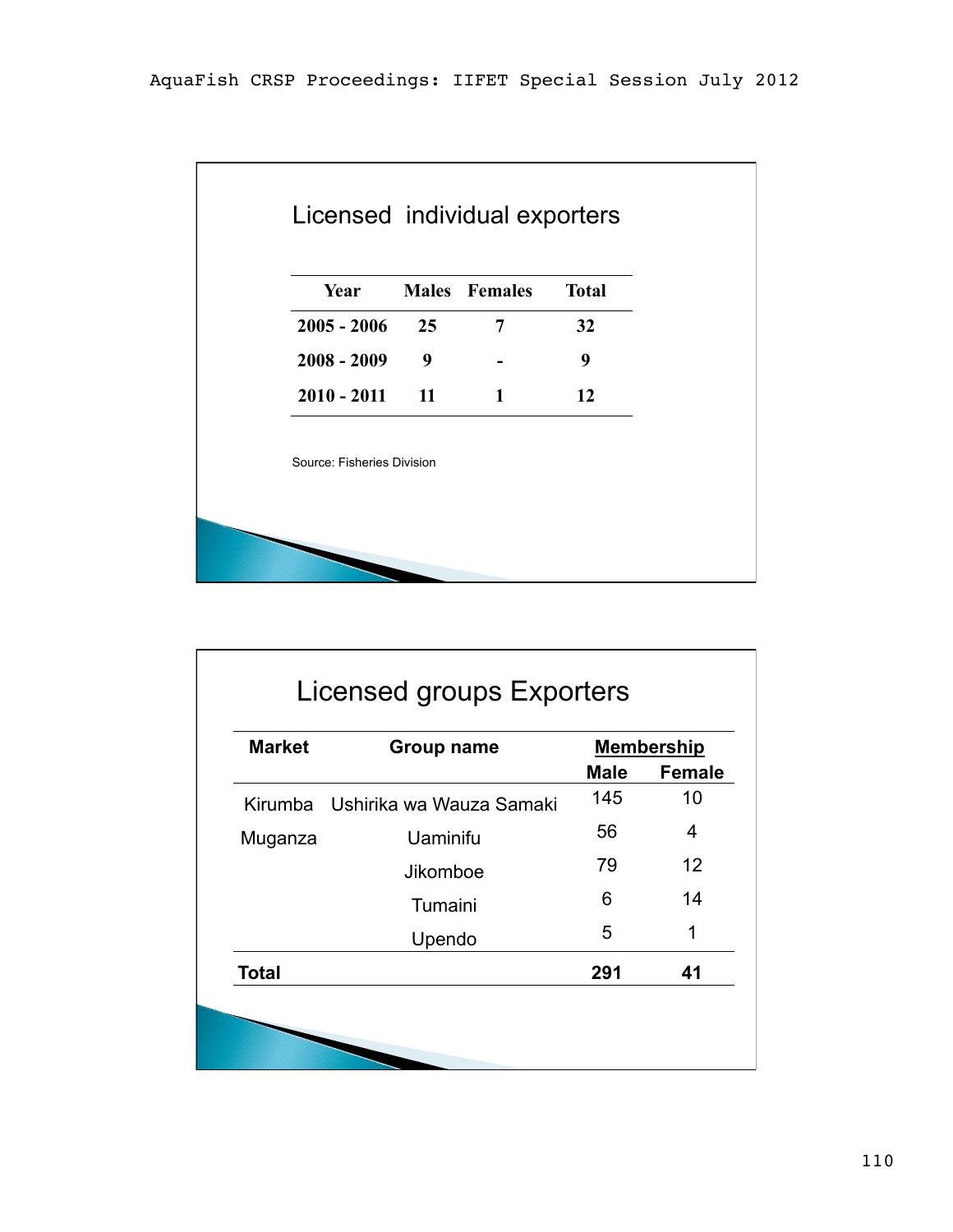

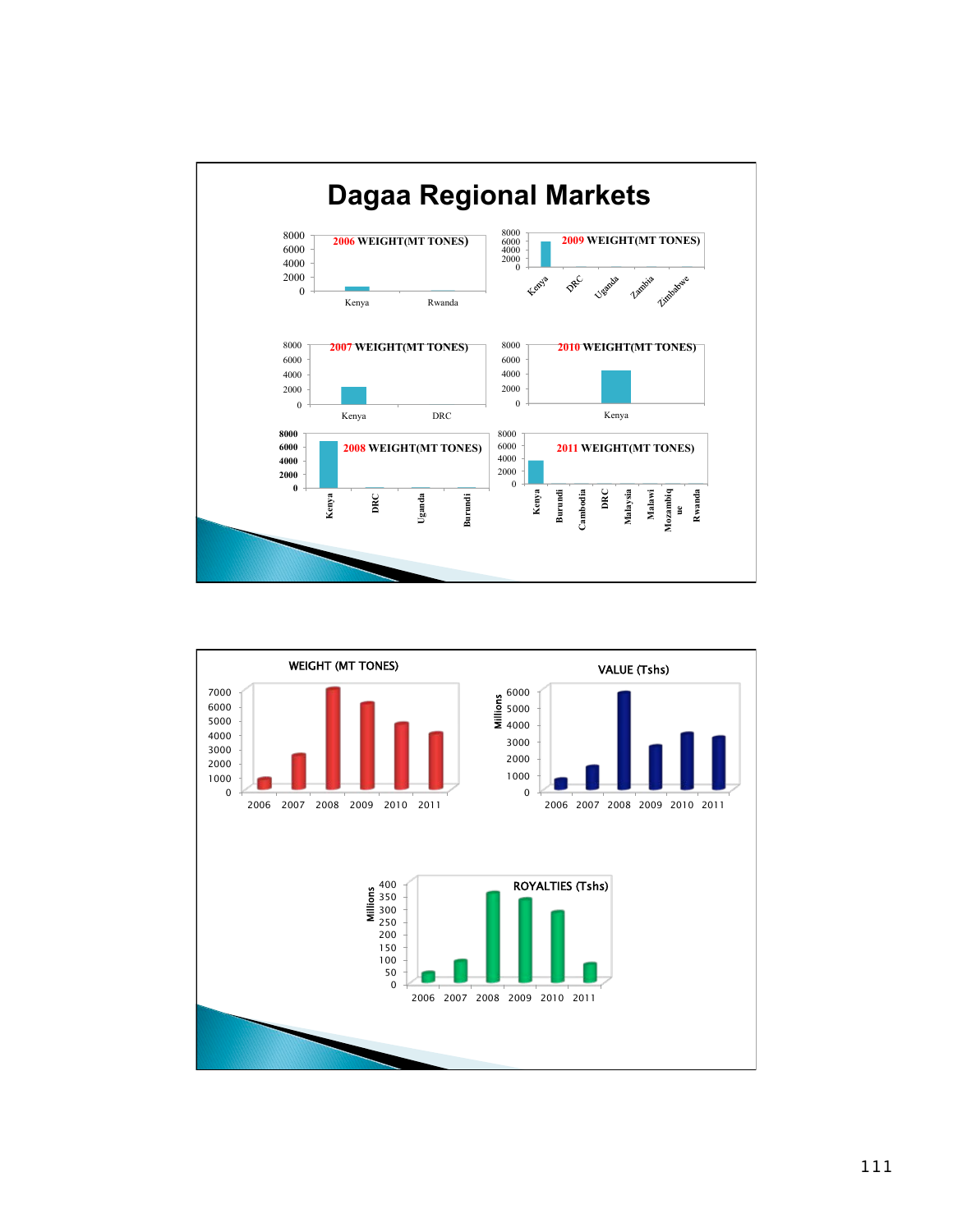

|       | Weight(mt |              | <b>Royalties</b> |  |
|-------|-----------|--------------|------------------|--|
| Year  | tones)    | Value (tshs) | (tshs)           |  |
| 2006  | 578       | 192722341    | 20069213         |  |
| 2007  | 724       | 257675746    | 21601919         |  |
| 2008  | 1300      | 7301161830   | 35421691         |  |
| 2009  | 1643      | 472006451    | 85830275         |  |
| 2010  | 1829      | 834004192    | 82283971         |  |
| 2011  | 1531      | 614919862    | 59392017         |  |
| Total | 7604      | 9672490421   | 304599086        |  |